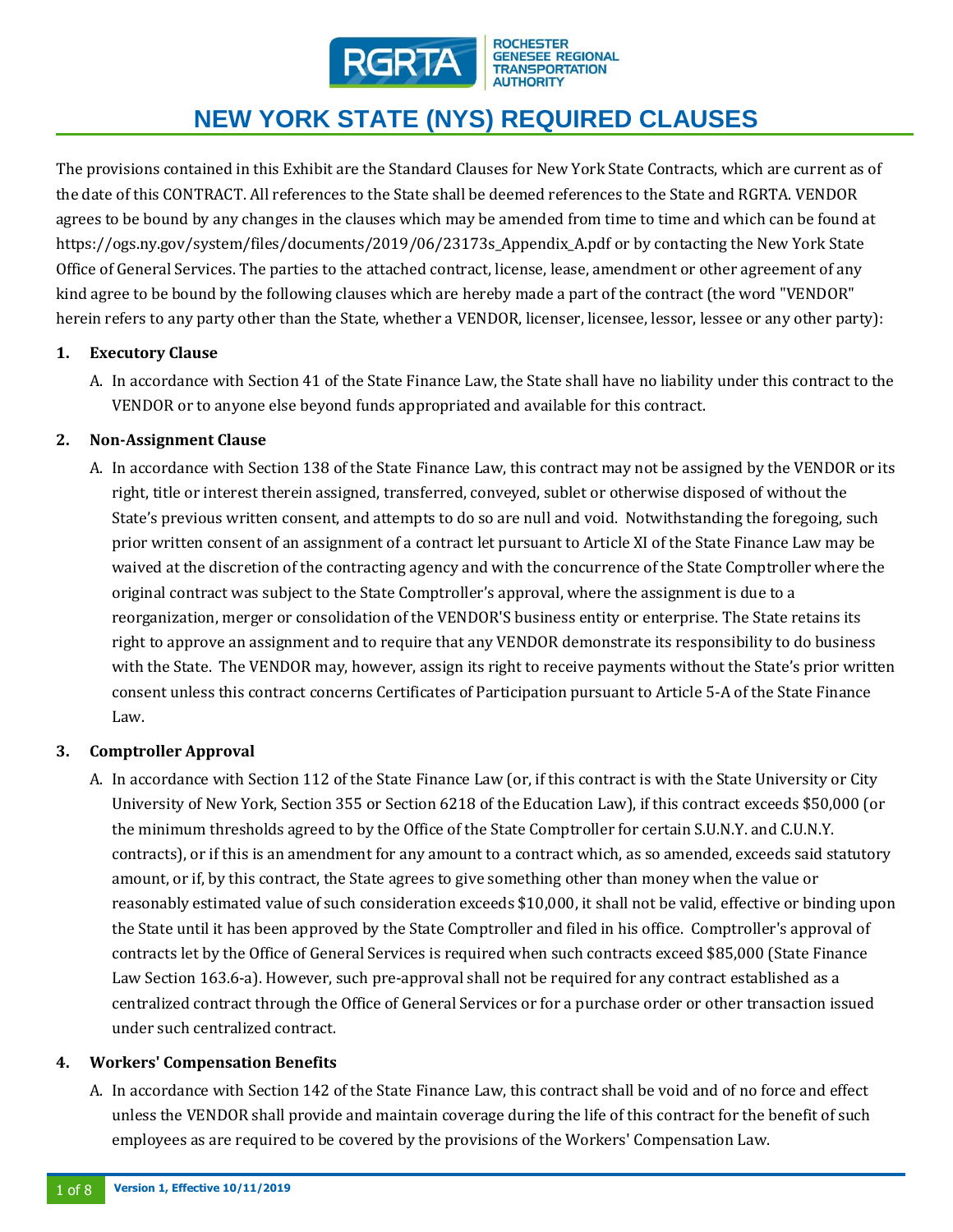

### **5. Non-Discrimination Requirements**

- A. To the extent required by Article 15 of the Executive Law (also known as the Human Rights Law) and all other State and Federal statutory and constitutional non-discrimination provisions, the VENDOR will not discriminate against any employee or applicant for employment because of race, creed, color, sex (including gender identity or expression), national origin, sexual orientation, military status, age, disability, predisposing genetic characteristics, marital status or domestic violence victim status. Furthermore, in accordance with Section 220 e of the Labor Law, if this is a contract for the construction, alteration or repair of any public building or public work or for the manufacture, sale or distribution of materials, equipment or supplies, and to the extent that this contract shall be performed within the State of New York, VENDOR agrees that neither it nor its subcontractors shall, by reason of race, creed, color, disability, sex, or national origin:
	- a. discriminate in hiring against any New York State citizen who is qualified and available to perform the work; or
	- b. discriminate against or intimidate any employee hired for the performance of work under this contract. If this is a building service contract as defined in Section 230 of the Labor Law, then, in accordance with Section 239 thereof, VENDOR agrees that neither it nor its subcontractors shall by reason of race, creed, color, national origin, age, sex or disability:
		- i. discriminate in hiring against any New York State citizen who is qualified and available to perform the work; or
		- ii. discriminate against or intimidate any employee hired for the performance of work under this contract. VENDOR is subject to fines of \$50.00 per person per day for any violation of Section 220-e or Section 239 as well as possible termination of this contract and forfeiture of all moneys due hereunder for a second or subsequent violation.

#### **6. Wage and Hours Provisions**

A. If this is a public work contract covered by Article 8 of the Labor Law or a building service contract covered by Article 9 thereof, neither VENDOR'S employees nor the employees of its subcontractors may be required or permitted to work more than the number of hours or days stated in said statutes, except as otherwise provided in the Labor Law and as set forth in prevailing wage and supplement schedules issued by the State Labor Department. Furthermore, VENDOR and its subcontractors must pay at least the prevailing wage rate and pay or provide the prevailing supplements, including the premium rates for overtime pay, as determined by the State Labor Department in accordance with the Labor Law. Additionally, effective April 28, 2008, if this is a public work contract covered by Article 8 of the Labor Law, the VENDOR understands and agrees that the filing of payrolls in a manner consistent with Subdivision 3-a of Section 220 of the Labor Law shall be a condition precedent to payment by the State of any State approved sums due and owing for work done upon the project.

### **7. Non-Collusive Bidding Certification**

A. In accordance with Section 139-d of the State Finance Law, if this contract was awarded based upon the submission of bids, VENDOR affirms, under penalty of perjury, that its bid was arrived at independently and without collusion aimed at restricting competition. VENDOR further affirms that, at the time VENDOR submitted its bid, an authorized and responsible person executed and delivered to the State a non-collusive bidding certification on VENDOR'S behalf.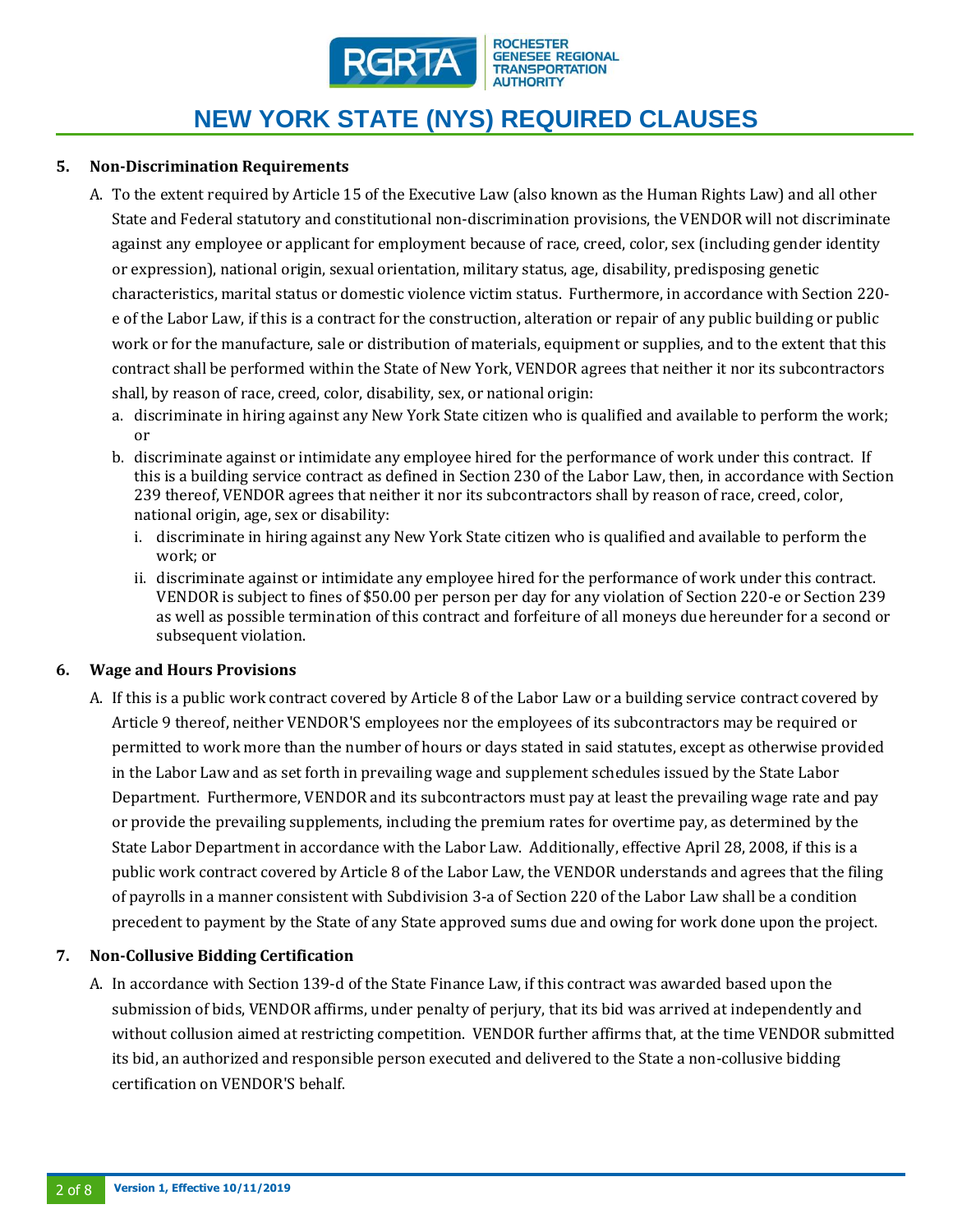

### **8. International Boycott Prohibition**

A. In accordance with Section 220-f of the Labor Law and Section 139-h of the State Finance Law, if this contract exceeds \$5,000, the VENDOR agrees, as a material condition of the contract, that neither the VENDOR nor any substantially owned or affiliated person, firm, partnership or corporation has participated, is participating, or shall participate in an international boycott in violation of the federal Export Administration Act of 1979 (50 USC App. Sections 2401 et seq.) or regulations thereunder. If such VENDOR, or any of the aforesaid affiliates of VENDOR, is convicted or is otherwise found to have violated said laws or regulations upon the final determination of the United States Commerce Department or any other appropriate agency of the United States subsequent to the contract's execution, such contract, amendment or modification thereto shall be rendered forfeit and void. The VENDOR shall so notify the State Comptroller within five (5) business days of such conviction, determination or disposition of appeal (2NYCRR 105.4).

#### **9. Set-off Rights**

A. The State shall have all of its common law, equitable and statutory rights of set-off. These rights shall include, but not be limited to, the State's option to withhold for the purposes of set-off any moneys due to the VENDOR under this contract up to any amounts due and owing to the State with regard to this contract, any other contract with any State department or agency, including any contract for a term commencing prior to the term of this contract, plus any amounts due and owing to the State for any other reason including, without limitation, tax delinquencies, fee delinquencies or monetary penalties relative thereto. The State shall exercise its set-off rights in accordance with normal State practices including, in cases of set-off pursuant to an audit, the finalization of such audit by the State agency, its representatives, or the State Comptroller.

#### **10. Records**

- A. The VENDOR shall establish and maintain complete and accurate books, records, documents, accounts and other evidence directly pertinent to performance under this contract (hereinafter, collectively, "the Records"). The Records must be kept for the balance of the calendar year in which they were made and for six (6) additional years thereafter. The State Comptroller, the Attorney General and any other person or entity authorized to conduct an examination, as well as the agency or agencies involved in this contract, shall have access to the Records during normal business hours at an office of the VENDOR within the State of New York or, if no such office is available, at a mutually agreeable and reasonable venue within the State, for the term specified above for the purposes of inspection, auditing and copying. The State shall take reasonable steps to protect from public disclosure any of the Records which are exempt from disclosure under Section 87 of the Public Officers Law (the "Statute") provided that:
	- a. the VENDOR shall timely inform an appropriate State official, in writing, that said records should not be disclosed; and
	- b. said records shall be sufficiently identified; and
	- c. designation of said records as exempt under the Statute is reasonable. Nothing contained herein shall diminish, or in any way adversely affect, the State's right to discovery in any pending or future litigation.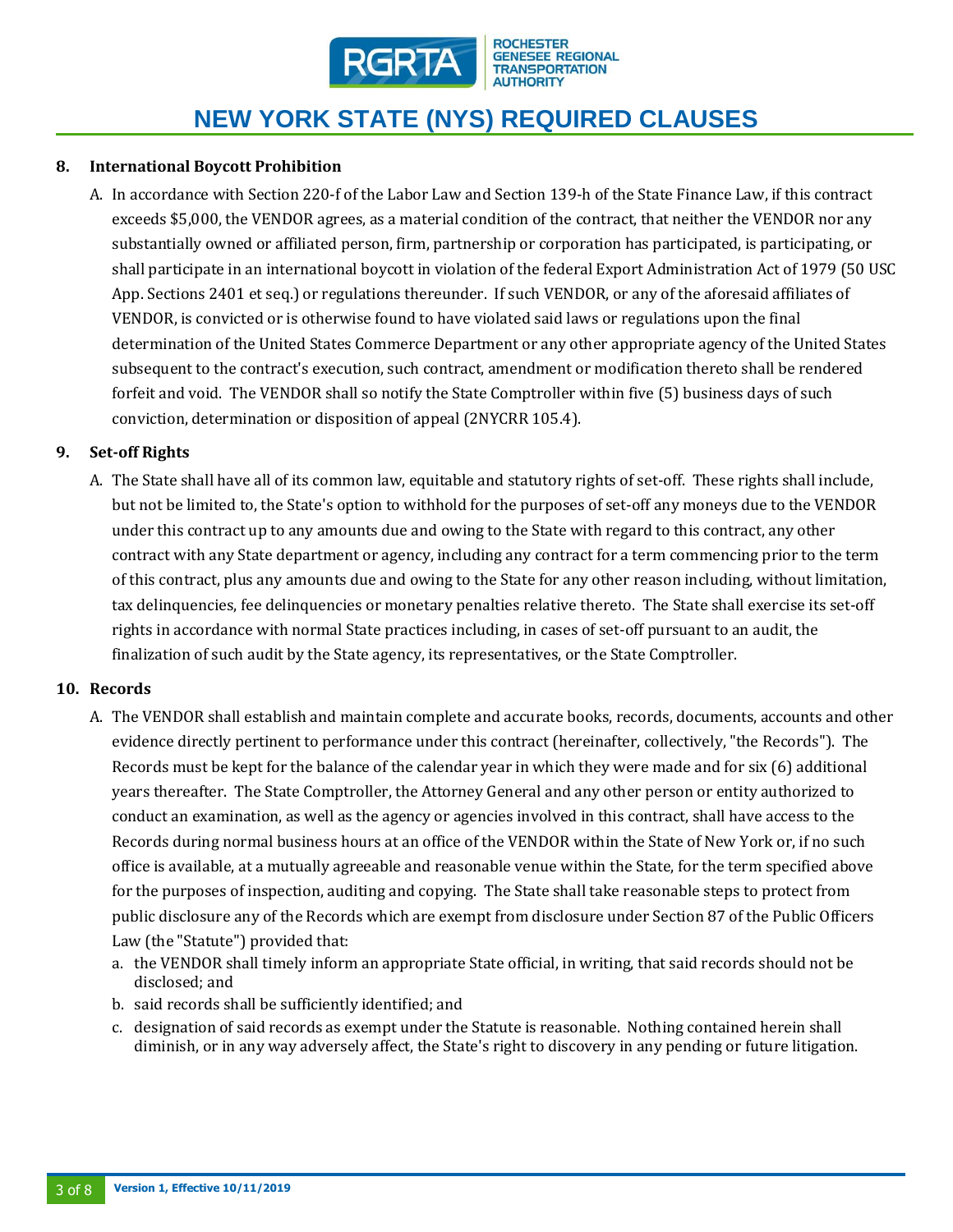

#### **11. Identifying Information and Privacy Notification**

- A. Identification Number(s)
	- a. Every invoice or New York State Claim for Payment submitted to a New York State agency by a payee, for payment for the sale of DELIVERABLES or for transactions (e.g., leases, easements, licenses, etc.) related to real or personal property must include the payee's identification number. The number is any or all of the following:
		- i. the payee's Federal employer identification number,
		- ii. the payee's Federal social security number, and/or
		- iii. the payee's Vendor Identification Number assigned by the Statewide Financial System. Failure to include such number or numbers may delay payment. Where the payee does not have such number or numbers, the payee, on its invoice or Claim for Payment, must give the reason or reasons why the payee does not have such number or numbers.
	- b. Privacy Notification
		- i. The authority to request the above personal information from a seller of DELIVERABLES or a lessor of real or personal property, and the authority to maintain such information, is found in Section 5 of the State Tax Law. Disclosure of this information by the seller or lessor to the State is mandatory. The principal purpose for which the information is collected is to enable the State to identify individuals, businesses and others who have been delinquent in filing tax returns or may have understated their tax liabilities and to generally identify persons affected by the taxes administered by the Commissioner of Taxation and Finance. The information will be used for tax administration purposes and for any other purpose authorized by law.
		- ii. The personal information is requested by the purchasing unit of the agency contracting to purchase the DELIVERABLES or lease the real or personal property covered by this contract or lease. The information is maintained in the Statewide Financial System by the Vendor Management Unit within the Bureau of State Expenditures, Office of the State Comptroller, 110 State Street, Albany, New York 12236.

#### **12. Equal Employment Opportunities for Minorities and Women**

- A. In accordance with Section 312 of the Executive Law and 5 NYCRR 143, if this VENDOR is:
	- a. a written agreement or purchase order instrument, providing for a total expenditure in excess of \$25,000.00, whereby a contracting agency is committed to expend or does expend funds in return for labor, services, supplies, equipment, materials or any combination of the foregoing, to be performed for, or rendered or furnished to the contracting agency; or
	- b. a written agreement in excess of \$100,000.00 whereby a contracting agency is committed to expend or does expend funds for the acquisition, construction, demolition, replacement, major repair or renovation of real property and improvements thereon; or
	- c. a written agreement in excess of \$100,000.00 whereby the owner of a State assisted housing project is committed to expend or does expend funds for the acquisition, construction, demolition, replacement, major repair or renovation of real property and improvements thereon for such project, then the following shall apply and by signing this agreement the VENDOR certifies and affirms that it is VENDOR'S equal employment opportunity policy that:
- B. The VENDOR will not discriminate against employees or applicants for employment because of race, creed, color, national origin, sex, age, disability or marital status, shall make and document its conscientious and active efforts to employ and utilize minority group members and women in its work force on State contracts and will undertake or continue existing programs of affirmative action to ensure that minority group members and women are afforded equal employment opportunities without discrimination. Affirmative action shall mean recruitment, employment, job assignment, promotion, upgradings, demotion, transfer, layoff, or termination and rates of pay or other forms of compensation;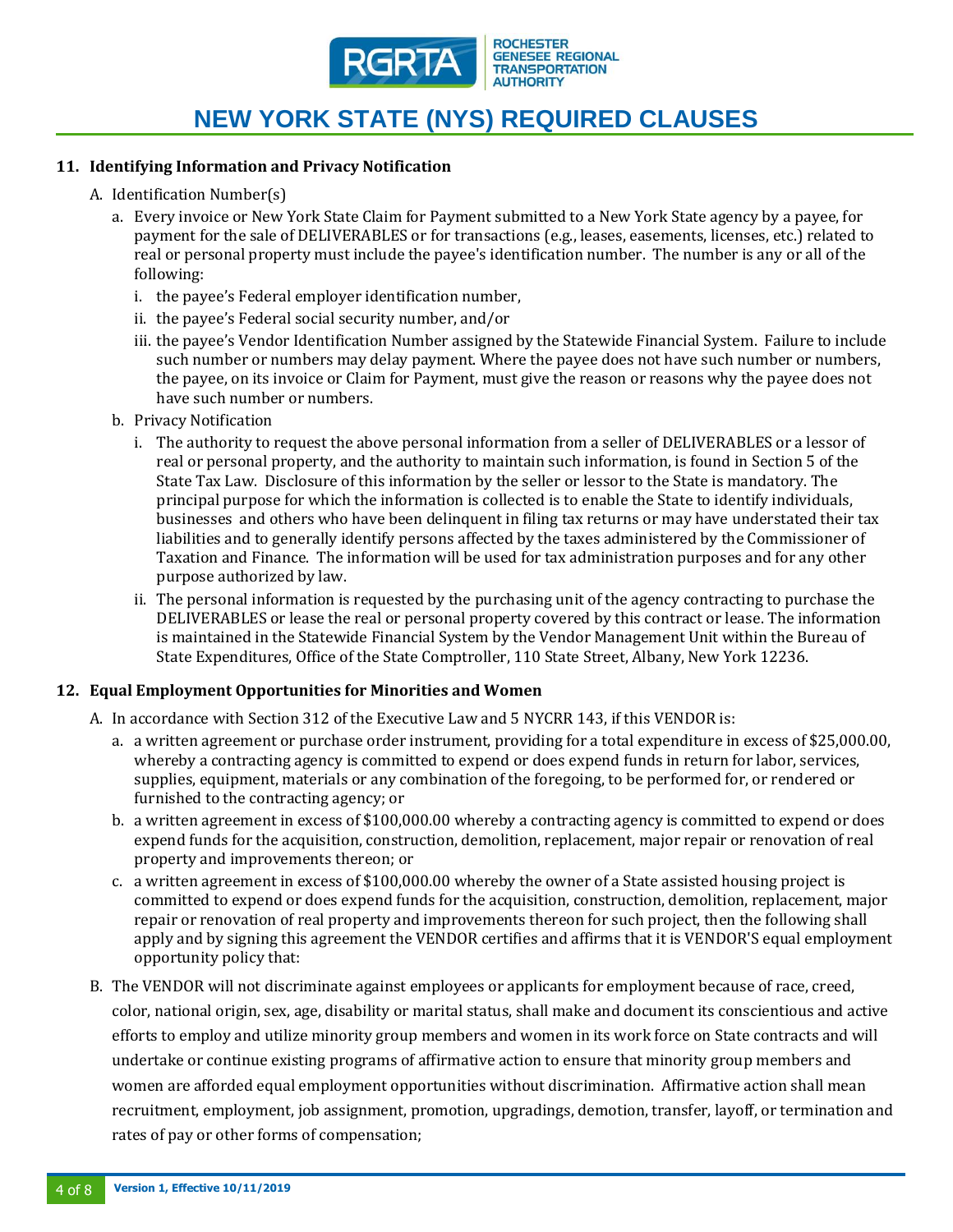

- C. at the request of the contracting agency, the VENDOR shall request each employment agency, labor union, or authorized representative of workers with which it has a collective bargaining or other agreement or understanding, to furnish a written statement that such employment agency, labor union or representative will not discriminate on the basis of race, creed, color, national origin, sex, age, disability or marital status and that such union or representative will affirmatively cooperate in the implementation of the VENDOR'S obligations herein; and
- D. the VENDOR shall state, in all solicitations or advertisements for employees, that, in the performance of the State contract, all qualified applicants will be afforded equal employment opportunities without discrimination because of race, creed, color, national origin, sex, age, disability or marital status.
- E. VENDOR will include the provisions of "B", "C", and "D" above, in every subcontract over \$25,000.00 for the construction, demolition, replacement, major repair, renovation, planning or design of real property and improvements thereon (the "Work") except where the Work is for the beneficial use of the VENDOR. Section 312 does not apply to:
	- a. work, DELIVERABLES unrelated to this contract; or
	- b. employment outside New York State. The State shall consider compliance by a VENDOR or subcontractor with the requirements of any federal law concerning equal employment opportunity which effectuates the purpose of this section. The contracting agency shall determine whether the imposition of the requirements of the provisions hereof duplicate or conflict with any such federal law and if such duplication or conflict exists, the contracting agency shall waive the applicability of Section 312 to the extent of such duplication or conflict. VENDOR will comply with all duly promulgated and lawful rules and regulations of the Department of Economic Development's Division of Minority and Women's Business Development pertaining hereto.

### **13. Conflicting Terms**

A. In the event of a conflict between the terms of the contract (including any and all attachments thereto and amendments thereof) and the terms of this Exhibit, the terms of this Exhibit shall control.

### **14. Governing Law**

A. This contract shall be governed by the laws of the State of New York except where the Federal supremacy clause requires otherwise.

#### **15. Late Payment**

A. Timeliness of payment and any interest to be paid to VENDOR for late payment shall be governed by Article 11-A of the State Finance Law to the extent required by law.

#### **16. No Arbitration**

A. Disputes involving this contract, including the breach or alleged breach thereof, may not be submitted to binding arbitration (except where statutorily authorized), but must, instead, be heard in a court of competent jurisdiction of the State of New York.

#### **17. Service of Process**

A. In addition to the methods of service allowed by the State Civil Practice Law & Rules ("CPLR"), VENDOR hereby consents to service of process upon it by registered or certified mail, return receipt requested. Service hereunder shall be complete upon VENDOR'S actual receipt of process or upon the State's receipt of the return thereof by the United States Postal Service as refused or undeliverable. VENDOR must promptly notify the State,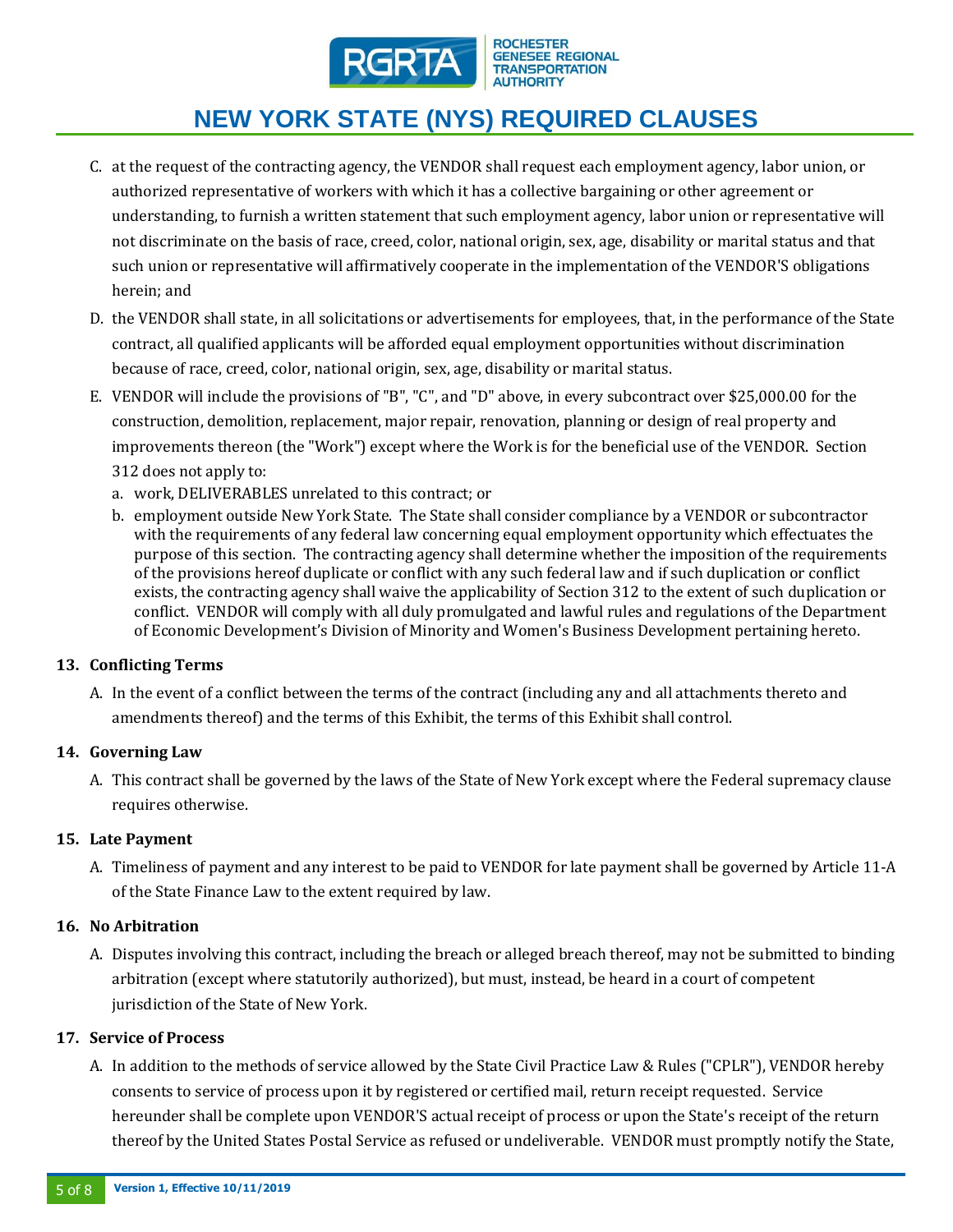

**ROCHESTER GENESEE REGIONAL TRANSPORTATION AUTHORITY** 

# **NEW YORK STATE (NYS) REQUIRED CLAUSES**

in writing, of each and every change of address to which service of process can be made. Service by the State to the last known address shall be sufficient. VENDOR will have thirty (30) calendar days after service hereunder is complete in which to respond.

### **18. Prohibition on Purchase of Tropical Hardwoods**

- A. The VENDOR certifies and warrants that all wood products to be used under this contract award will be in accordance with, but not limited to, the specifications and provisions of Section 165 of the State Finance Law, (Use of Tropical Hardwoods) which prohibits purchase and use of tropical hardwoods, unless specifically exempted, by the State or any governmental agency or political subdivision or public benefit corporation. Qualification for an exemption under this law will be the responsibility of the VENDOR to establish to meet with the approval of the State.
- B. In addition, when any portion of this contract involving the use of woods, whether supply or installation, is to be performed by any subcontractor, the prime VENDOR will indicate and certify in the submitted bid proposal that the subcontractor has been informed and is in compliance with specifications and provisions regarding use of tropical hardwoods as detailed in §165 State Finance Law. Any such use must meet with the approval of the State; otherwise, the bid may not be considered responsive. Under bidder certifications, proof of qualification for exemption will be the responsibility of the VENDOR to meet with the approval of the State.

### **19. MacBride Fair Employment Principles**

- A. In accordance with the MacBride Fair Employment Principles (Chapter 807 of the Laws of 1992), the VENDOR hereby stipulates that the VENDOR either
	- a. has no business operations in Northern Ireland, or
	- b. shall take lawful steps in good faith to conduct any business operations in Northern Ireland in accordance with the MacBride Fair Employment Principles (as described in Section 165 of the New York State Finance Law), and shall permit independent monitoring of compliance with such principles.

### **20. Omnibus Procurement Act of 1992**

- A. It is the policy of New York State to maximize opportunities for the participation of New York State business enterprises, including minority and women-owned business enterprises as bidders, subcontractors and suppliers on its procurement contracts.
- B. Information on the availability of New York State subcontractors and suppliers is available from:

NYS Department of Economic Development Division for Small Business Albany, New York 12245 Telephone: 518-292-5100 Fax: 518-292-5884 email: opa@esd.ny.gov

C. A directory of certified minority and women-owned business enterprises is available from:

NYS Department of Economic Development Division of Minority and Women's Business Development 633 Third Avenue New York, NY 10017 212-803-2414 email: mwbecertification@esd.ny.gov https://ny.newnycontracts.com/FrontEnd/VendorSearchPublic.asp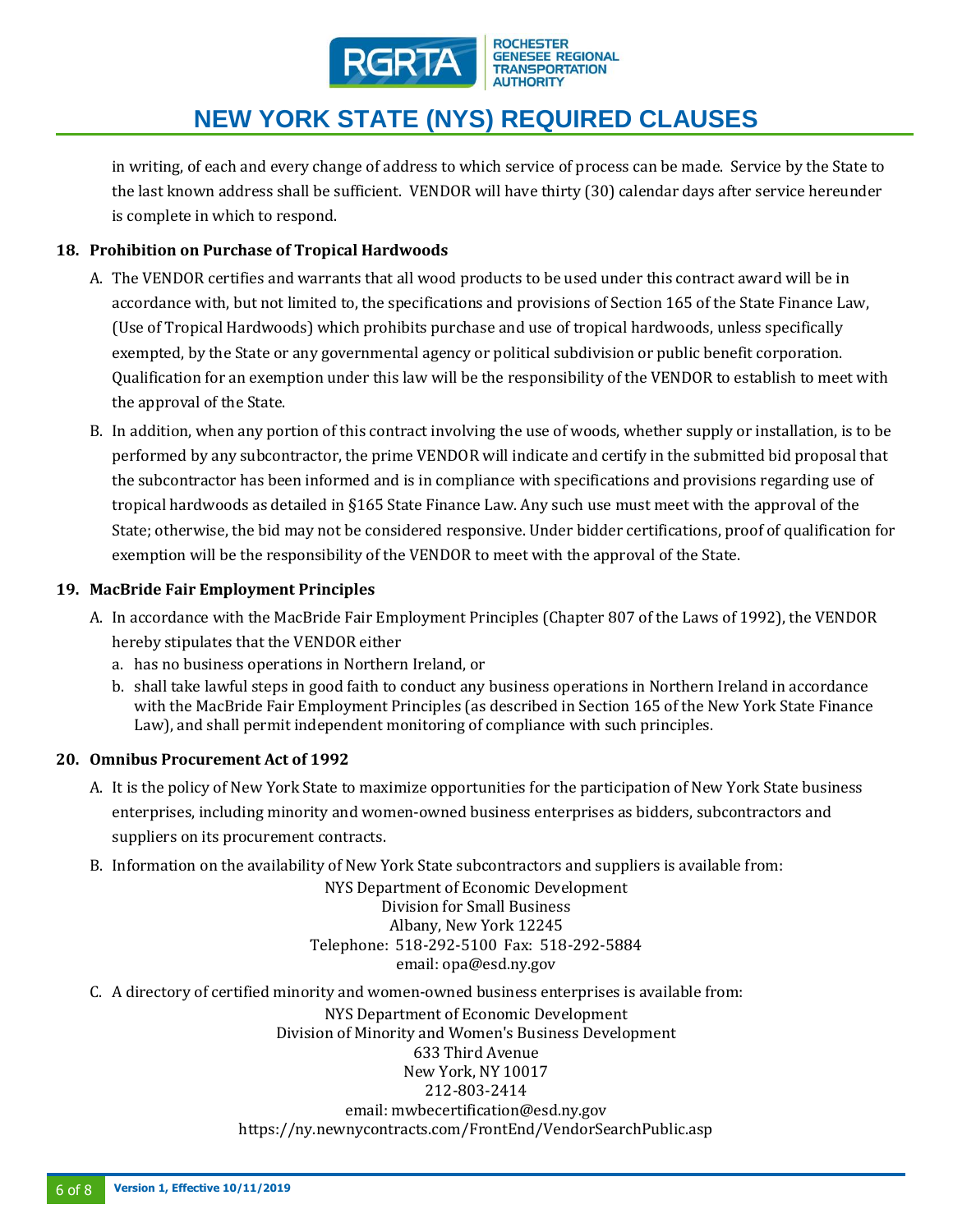

D. The Omnibus Procurement Act of 1992 requires that by signing this bid proposal or contract, as applicable,

VENDORS certify that whenever the total bid amount is greater than \$1 million:

- a. The VENDOR has made reasonable efforts to encourage the participation of New York State Business Enterprises as suppliers and subcontractors, including certified minority and women-owned business enterprises, on this project, and has retained the documentation of these efforts to be provided upon request to the State;
- b. The VENDOR has complied with the Federal Equal Opportunity Act of 1972 (P.L. 92-261), as amended;
- c. The VENDOR agrees to make reasonable efforts to provide notification to New York State residents of employment opportunities on this project through listing any such positions with the Job Service Division of the New York State Department of Labor, or providing such notification in such manner as is consistent with existing collective bargaining contracts or agreements. The VENDOR agrees to document these efforts and to provide said documentation to the State upon request; and
- d. The VENDOR acknowledges notice that the State may seek to obtain offset credits from foreign countries as a result of this contract and agrees to cooperate with the State in these efforts.

### **21. Reciprocity and Sanctions Provisions**

- A. VENDORs are hereby notified that if their principal place of business is located in a country, nation, province, state or political subdivision that penalizes New York State vendors, and if the DELIVERABLES they offer will be substantially produced or performed outside New York State, the Omnibus Procurement Act 1994 and 2000 amendments (Chapter 684 and Chapter 383, respectively) require that they be denied contracts which they would otherwise obtain.
- B. NOTE: As of May 15, 2002, the list of discriminatory jurisdictions subject to this provision includes the states of South Carolina, Alaska, West Virginia, Wyoming, Louisiana and Hawaii. Contact NYS Department of Economic Development for a current list of jurisdictions subject to this provision.

## **22. Compliance with New York State Information Security Breach and Notification Act**

A. VENDOR shall comply with the provisions of the New York State Information Security Breach and Notification Act (General Business Law Section 899-aa; State Technology Law Section 208).

### **23. Compliance with Consultant Disclosure Law**

A. If this is a contract for consulting services, defined for purposes of this requirement to include analysis, evaluation, research, training, data processing, computer programming, engineering, environmental, health, and mental health services, accounting, auditing, paralegal, legal or similar services, then, in accordance with Section 163 (4-g) of the State Finance Law (as amended by Chapter 10 of the Laws of 2006), the VENDOR shall timely, accurately and properly comply with the requirement to submit an annual employment report for the contract to the agency that awarded the contract, the Department of Civil Service and the State Comptroller.

### **24. Procurement Lobbying**

A. To the extent this agreement is a "procurement contract" as defined by State Finance Law Sections 139-j and 139-k, by signing this agreement the VENDOR certifies and affirms that all disclosures made in accordance with State Finance Law Sections 139-j and 139-k are complete, true and accurate. In the event such certification is found to be intentionally false or intentionally incomplete, the State may terminate the agreement by providing written notification to the VENDOR in accordance with the terms of the agreement.